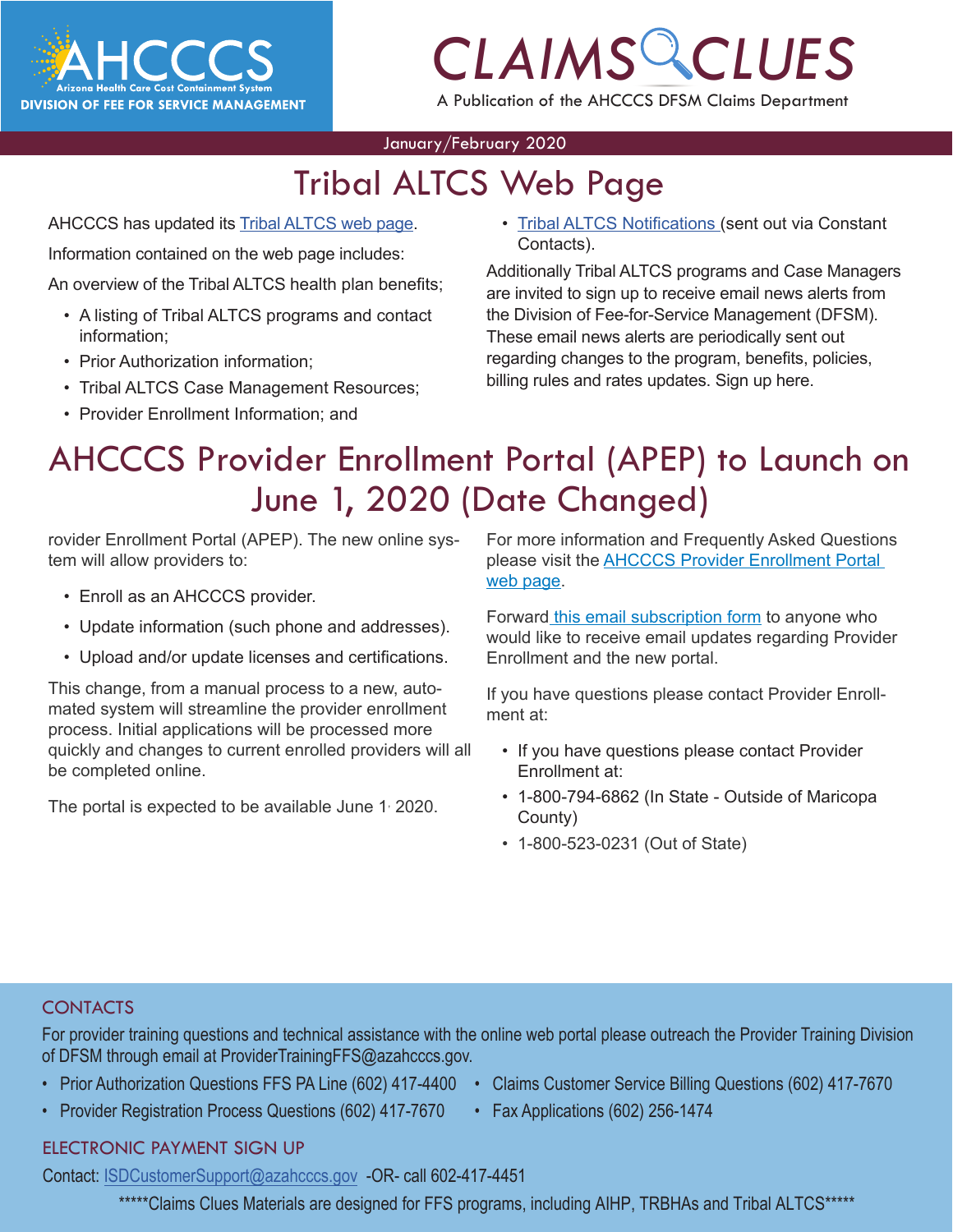# *CLAIMS CLUES* <sup>2</sup>

### Electronic Visit Verification (EVV)

In the summer of 2020 AHCCCS anticipates the implementation of Electronic Visit Verification (EVV) for Direct Care Worker Agencies.

Electronic Visit Verification (EVV) is mandated for all Medicaid personal care and home health services that require an in-home visit by a provider. EVV is a system in which a Direct Care Worker Agency (DCWA) will be equipped with an electronic device, similar to a smart phone, and utilize this device from the initial visit to a member's home until the visit's conclusion.

EVV is required for all AHCCCS registered Direct Care Agencies; therefore, these providers must participate in any and all upcoming meetings relating to the EVV implementation.

If you have any questions, or concerns regarding EVV please visit the [Arizona Medicaid EVV website](https://www.azahcccs.gov/AHCCCS/Initiatives/EVV/)

OR

In the summer of 2020 AHCCCS anticipates the implementation of Electronic Visit Verification (EVV) for Direct Care Worker Agencies.

Electronic Visit Verification (EVV) is mandated for all Medicaid personal care and home health services that require an in-home visit by a provider. EVV is a system in which a Direct Care Worker Agency (DCWA) will be

equipped with an electronic device, similar to a smart phone, and utilize this device from the initial visit to a member's home until the visit's conclusion.

EVV is required for all AHCCCS registered Direct Care Agencies; therefore, these providers must participate in any and all upcoming meetings relating to the EVV implementation. This is a requirement pursuant to Section 1903 of the Social Security Act (42 U.S.C. 1396b), also known as the 21st Century Cures Act. In order to prevent a reduction in the Federal Medical Assistance Percentage (FMAP), AHCCCS is mandated to implement Electronic Visit Verification (EVV) for non-skilled in-home services (attendant care, personal care, homemaker, habilitation, respite) and for in-home skilled nursing services (home health).

The EVV system, must at a minimum, electronically verify the:

- Type of service performed
- Individual receiving the service
- Date of the service
- Location of service delivery
- Individual providing the service
- Time the service begins and ends

| <b>What Stays the Same</b>                           | <b>What Will Change</b>                                                                   |
|------------------------------------------------------|-------------------------------------------------------------------------------------------|
| Members have choice of provider                      | Paper timesheet will be eliminated                                                        |
| Availability of services                             | EVV devices will be used to verify service delivery                                       |
| Members have choice of individual direct care worker | How member/representative signature is collected                                          |
| How services are provided                            | Verification will be required by member/representative at<br>the end of every visit/shift |
| Where services are provided                          |                                                                                           |

If you have any questions, or concerns regarding EVV please visit the [Arizona Medicaid EVV website](https://www.azahcccs.gov/AHCCCS/Initiatives/EVV/).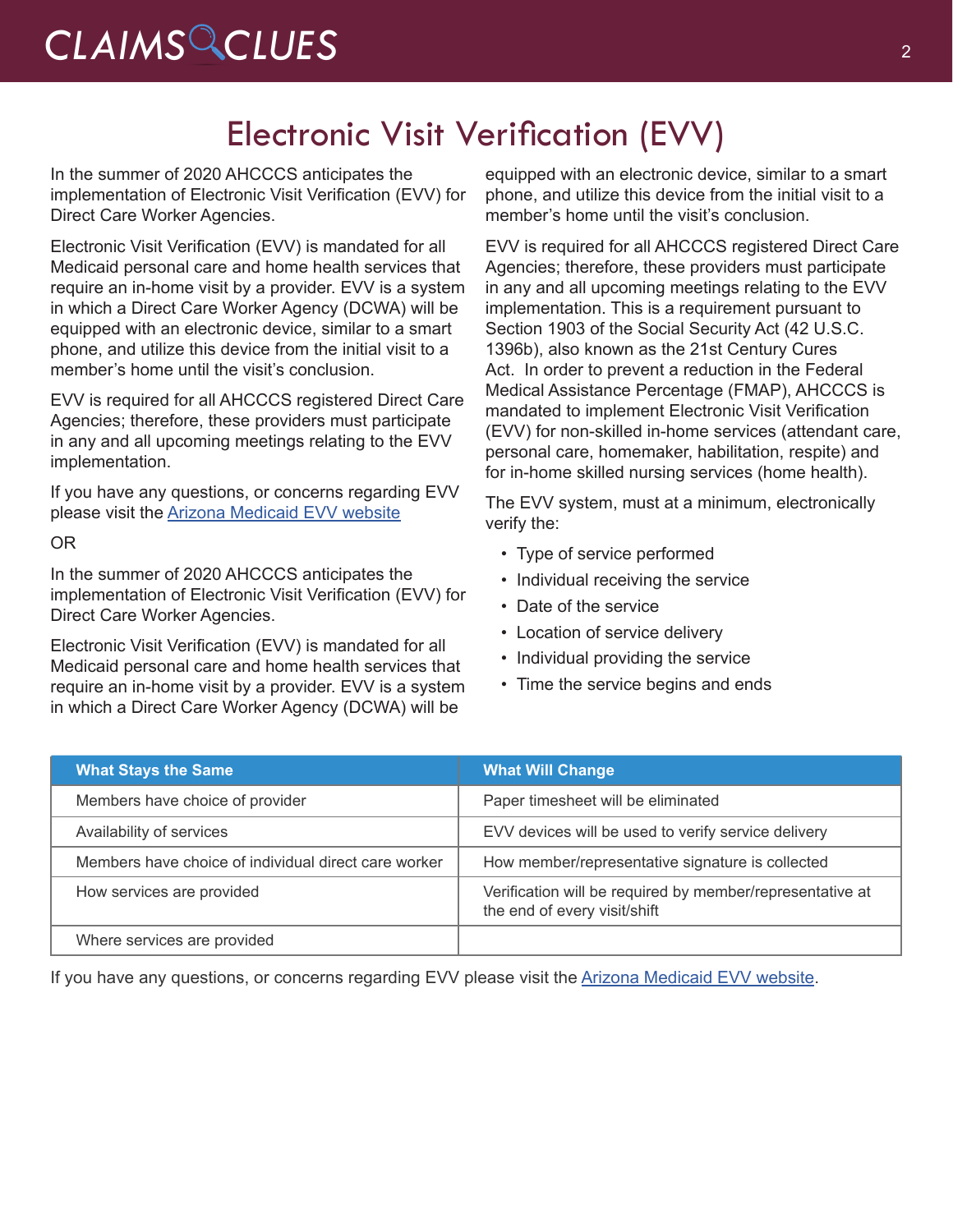# CLAIMS CLUES<sup>3</sup>

## Covered Behavioral Health Services Guide – Important Update

#### **Important Notice:**

Information contained within the AHCCCS Covered Behavioral Health Services Guide (CBHSG) has been transitioned into the following areas:

- **AHCCCS Medical Policy Manual (AMPM) Policy** [310-B, Behavioral Health Services Benefit](https://www.azahcccs.gov/shared/Downloads/MedicalPolicyManual/310B.pdf)
	- Title XIX/XXI benefit information.
- AMPM Policy 320-T, Non-Title XIX/XXI Behavioral [Health Services](https://www.azahcccs.gov/shared/Downloads/MedicalPolicyManual/320T.pdf) 
	- Non-Title XIX/XXI service information.
- Appropriate AMPM Policies as necessary, including:
	- **AMPM Policy 310-BB, Transportation; and**
	- **AMPM Policy 310-V, Behavioral Health Resi**dential Facilities (BHRFs).
- The Fee-For-Service (FFS) and IHS/Tribal Provider Billing Manuals \*\*Undergoing updates as of 10/27/2019.
	- Chapter 19, Behavioral Health Services, FFS [Provider Billing Manual](https://www.azahcccs.gov/shared/Downloads/MedicalPolicyManual/310B.pdf)
		- Behavioral Health services billing informa-

tion for FFS Providers

- Note: Billing information in the FFS Provider manual is primarily directed to FFS providers; however, the general billing information not identified as specific to FFS providers may also be referred to by ACC (MCO) providers. For FFS Providers, any billing information noted as specific to ACC (MCO) only does not apply to FFS.
- [Chapter 12, Behavioral Health Services, IHS/](https://www.azahcccs.gov/PlansProviders/Downloads/IHS-TribalManual/IHS-Chap12BehavioralHealth.pdf) [Tribal Provider Billing Manual](https://www.azahcccs.gov/PlansProviders/Downloads/IHS-TribalManual/IHS-Chap12BehavioralHealth.pdf)
	- Behavioral Health services billing information for IHS/Tribal Providers. the ACC plan directly for billing related questions.

For providers serving AIHP/FFS members, the DFSM Provider Training team can be reached at [Provider-](mailto:ProviderTrainingFFS@azahcccs.gov)[TrainingFFS@azahcccs.gov.](mailto:ProviderTrainingFFS@azahcccs.gov)

Providers serving ACC plan members should refer to the enrolled ACC plan billing manual, and/or contact the ACC plan directly for billing related questions.

# Telehealth Services - Important Update

#### **Important Notice:**

Information contained within the Telehealth Training Manual shall be transitioned into the following areas:

- AHCCCS Medical Policy Manual [\(AMPM\) 320-](https://www.azahcccs.gov/shared/Downloads/MedicalPolicyManual/300/320-I.pdf) [I, Telehealth Services](https://www.azahcccs.gov/shared/Downloads/MedicalPolicyManual/300/320-I.pdf).
- The Fee-For-Service (FFS) and IHS/Tribal Provider Billing Manuals
	- [Chapter 10, Individual Practitioner Ser](https://www.azahcccs.gov/PlansProviders/Downloads/FFSProviderManual/FFS_Chap10.pdf)[vices, of the Fee-for-Service Provider](https://www.azahcccs.gov/PlansProviders/Downloads/FFSProviderManual/FFS_Chap10.pdf)  [Billing Manual](https://www.azahcccs.gov/PlansProviders/Downloads/FFSProviderManual/FFS_Chap10.pdf)

 [Chapter 8, Individual Practitioner Ser](https://www.azahcccs.gov/PlansProviders/Downloads/IHS-TribalManual/IHS-Chap08IndivPractitionerSvcs.pdf)[vices, of the IHS/Tribal Provider Billing](https://www.azahcccs.gov/PlansProviders/Downloads/IHS-TribalManual/IHS-Chap08IndivPractitionerSvcs.pdf)  **[Manual](https://www.azahcccs.gov/PlansProviders/Downloads/IHS-TribalManual/IHS-Chap08IndivPractitionerSvcs.pdf)** 

AMPM 320-I, Telehealth Services, recently finished up a public comment period. AHCCCS is reviewing the public comments and upon finalizing our review will post updates in the AMPM.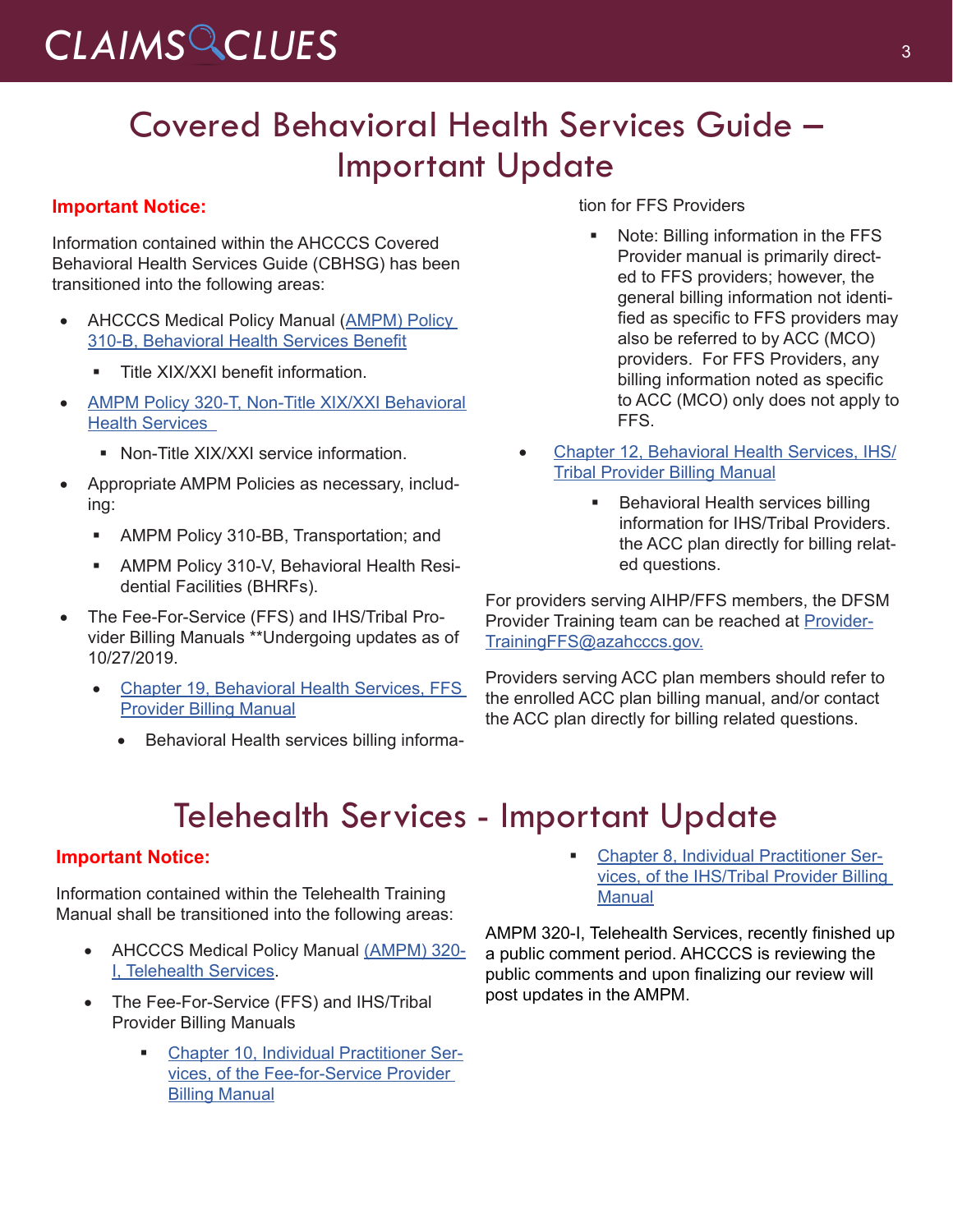# *CLAIMS CLUES* <sup>4</sup>

## New Standards and Reporting Requirements for Opioid Treatment Programs

As a result of [ARS 36-.2907.14](https://www.azleg.gov/viewDocument/?docName=http://www.azleg.gov/ars/36/02907-14.htm), (SB1525) AHCCCS and its contracted health plans are implementing new standards and reporting requirements\* for all Opioid Treatment Programs (OTPs) receiving AHCCCS reimbursement. These new standards and reporting requirements are in addition to all State or Federal licensing and registrations requirements.

New OTP Sites:

• On August  $27<sup>th</sup>$  of 2019, newly-established OTP sites were required to submit to and obtain AHCCCS approval for all the plans listed below along with a checklist (to be developed). AHCCCS approval of each plan is required prior to the provision of AHCCCS reimbursable services for these new OTP sites. If approved, the new OTP site will be required to submit an annual report containing all of the identified plans and checklist in November of each year.

Existing OTP Sites:

Existing AHCCCS registered OTP sites are to submit/update annual reports each November. Plans required from the OTPs include:

- 1. Detailed security plan
- 2. Neighborhood engagement plan
- 3. Comprehensive plan to demonstrate how the OTP ensures that appropriate medication-assisted standards of care are met
- 4. Community relations and education plan
- 5. Current diversion control plan

For a bullet pointed document listing the standards for designating 24/7 access points for treatment of Opioid Use Disorders Statewide, please visit the AHCCCS website at: [https://www.azahcccs.gov/Members/](https://www.azahcccs.gov/Members/Downloads/BehavioralHealthServices/24_7COE.pdf) [Downloads/BehavioralHealthServices/24\\_7COE.pdf](https://www.azahcccs.gov/Members/Downloads/BehavioralHealthServices/24_7COE.pdf)

For additional information on OTP topics please visit the AHCCCS website at: [https://www.azahcccs.gov/](https://www.azahcccs.gov/Members/BehavioralHealthServices/OpioidUseDisorderAndTreatment/OTP_Requirements.html) [Members/BehavioralHealthServices/OpioidUseDisor](https://www.azahcccs.gov/Members/BehavioralHealthServices/OpioidUseDisorderAndTreatment/OTP_Requirements.html)[derAndTreatment/OTP\\_Requirements.html](https://www.azahcccs.gov/Members/BehavioralHealthServices/OpioidUseDisorderAndTreatment/OTP_Requirements.html)

> \*OTPs not required to hold Arizona Department of Health Services (ADHS) licensure are exempt from the requirements.

# Provider Training Web Page

AHCCCS Provider Training offers training to Fee-For-Service (FFS) providers on how to submit claims, prior authorization requests, additional documentation (i.e. the AHCCCS Daily Trip report or requested medical records), etc. using the [AHCCCS Online Provider](https://azweb.statemedicaid.us/Account/Login.aspx?ReturnUrl=%2f)  [Portal](https://azweb.statemedicaid.us/Account/Login.aspx?ReturnUrl=%2f) and the [Transaction Insight Portal.](https://tiwebprd.statemedicaid.us/AHCCCS/default.aspx?ReturnUrl=%2fAHCCCS%2f)

The AHCCCS Provider Training team also offers periodic trainings whenever there are significant changes in AHCCCS policy or to the AHCCCS billing manuals.

Additionally, AHCCCS offers a provider training web page on the AHCCCS website, located at: [https://](https://www.azahcccs.gov/Resources/Training/DFSM_Training.html) [www.azahcccs.gov/Resources/Training/DFSM\\_Train](https://www.azahcccs.gov/Resources/Training/DFSM_Training.html)[ing.html](https://www.azahcccs.gov/Resources/Training/DFSM_Training.html)

The AHCCCS Provider Training web page provides information on:

- The DFSM Claims Clues Newsletter;
- How to sign up for "Constant Contacts," DFSM's E-mail Notification System;
- The DFSM Provider Training Schedule;
- Access to Power Point Presentations for past trainings; and
- • Contact information for the DFSM Provider Training Team.

By reading the DFSM Claims Clues Newsletter and signing up for Constant Contacts providers can remain apprised of changes to the AHCCCS program, claims and billing updates and requirements, and system changes.